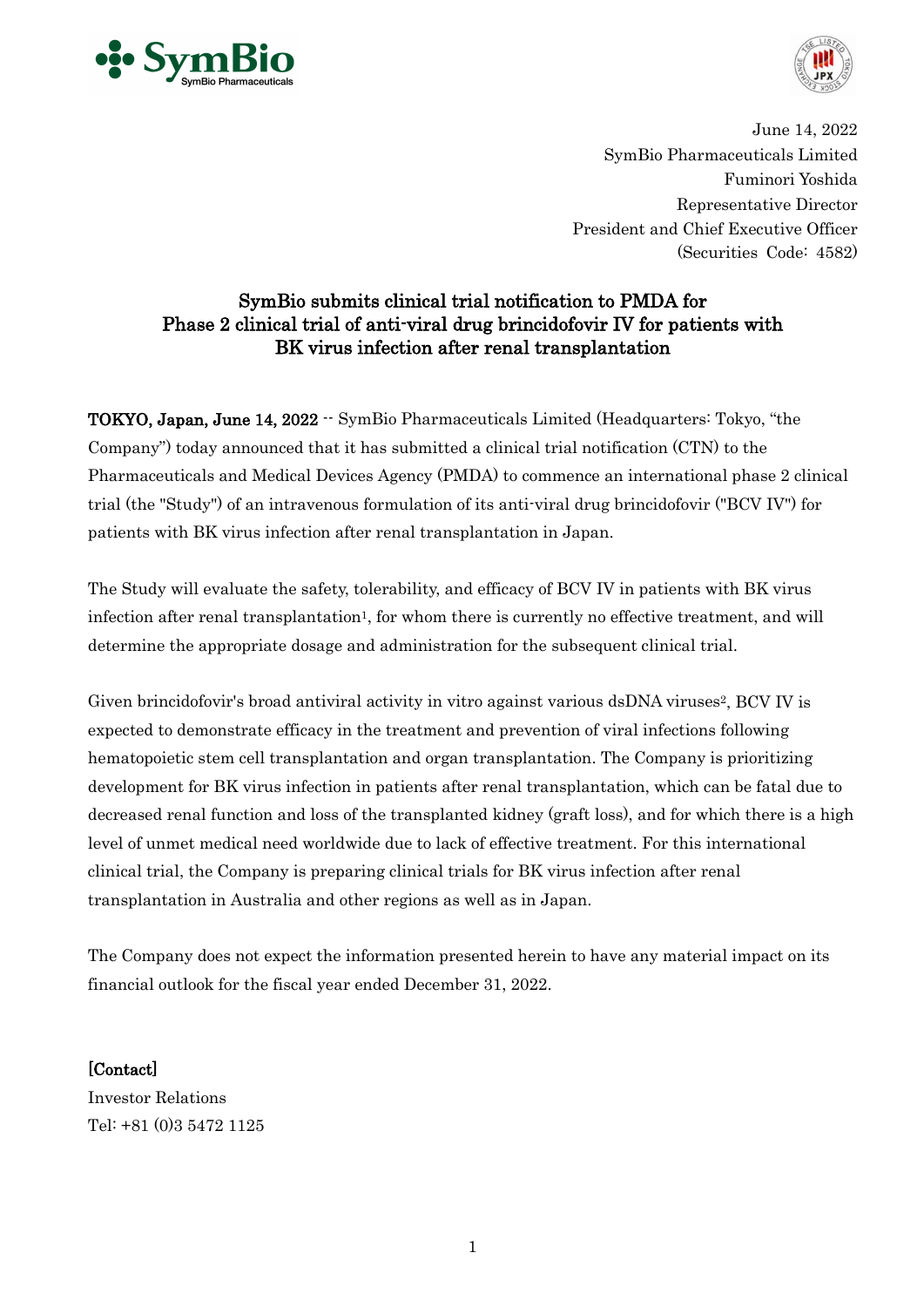



#### (Note 1) Renal transplantation and infection

Renal transplantation is a procedure in which a new kidney is surgically transplanted to restore kidney function for patients suffer from decreased renal function. However, the immune system of the transplant recipient may recognize the transplanted organ as a foreign body and attempt to destroy it (organ rejection). Fever, malaise, irritation of the peritoneum, and pain in the wound may cause damage to the transplanted kidney and may destroy the transplanted organ within approximately a week. Immunosuppressants should be used before surgery to reduce organ rejection and protect the transplanted kidney.

Immune recovery after transplantation takes a long time. However, because immunity is severely compromised, especially immediately after transplantation, the transplant recipient becomes susceptible to various infectious diseases against which it is important to take effective measures early. The prognosis of transplanted kidneys with BK virus nephropathy is poor, and about half are said to move toward loss of the transplanted kidney (graft loss).

There is no established effective therapy for the various infections after renal transplantation, and healthcare providers have long sought an effective and safe treatment.

### (Note 2) Double-stranded DNA (dsDNA) viruses

Double-stranded DNA (dsDNA) viruses includes Herpesviridae (e.g., CMV, HHV-6), adenoviridae (AdVs), polyomaviridae (e.g., BK virus and JC virus), papillomaviridae (HPVs), and poxviridae.

#### About the Anti-viral Drug Brincidofovir

Brincidofovir (BCV) is a lipid conjugate of cidofovir (CDV). CDV is an antiviral drug already approved and marketed in the United States and the European Union, but unapproved in Japan. As BCV exhibits not only higher anti-viral activity, but also a superior safety profile in comparison with CDV, BCV is expected to be an effective treatment against a wide spectrum of dsDNA viruses such as herpesviruses such as cytomegalovirus (CMV), adenovirus (AdV), Epstein-Barr virus (EBV) and BK virus, papillomavirus. Moreover, BCV is an easy-to-use and novel highly active antimultiviral agent that can reduce the risk of nephrotoxicity, which is a serious side effect of CDV. SymBio entered into an exclusive global license agreement with Chimerix Inc. (Headquarters: Durham, NC, "Chimerix") for brincidofovir (BCV) on September 30, 2019. Under the terms of the agreement, Chimerix grants SymBio exclusive worldwide rights to develop, manufacture, and commercialize BCV in all human indications, excluding the prevention and treatment of orthopox infections (which includes smallpox and monkeypox). To develop global operations, the Company is considering partnerships that will utilize regional characteristics of the target diseases, and striving to maximize the business value of the products and to deliver to patients who need our products as soon as possible. The Company aims to serve the patients not only in Japan but also in Europe and the U.S. market where the market size for organ transplantation is large, and Asia, including the Chinese market.